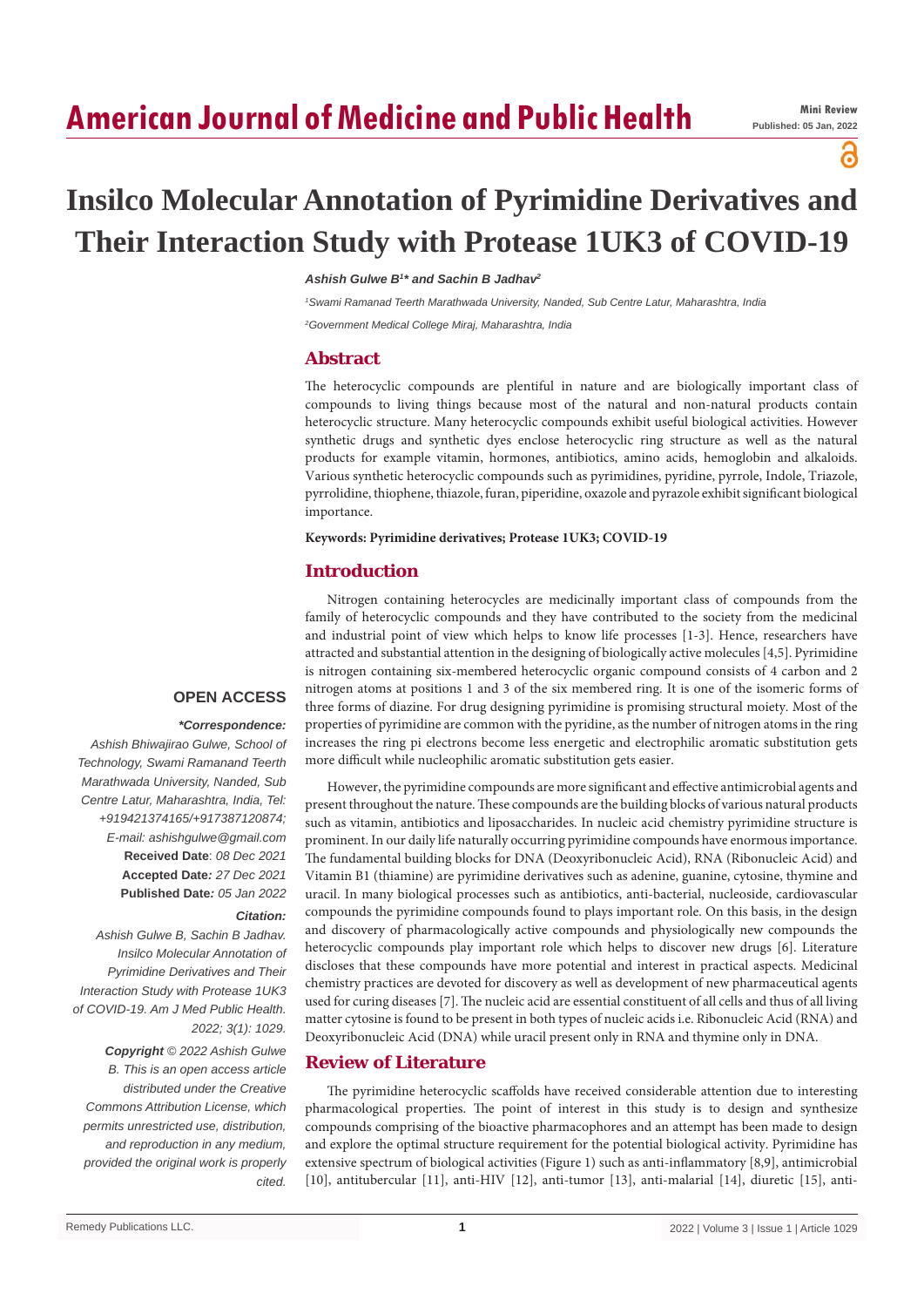



**Figure 2:** Synthesis of 4-(4, 6-diphenyl pyrimidin-2-ylamino) benzonitrile.

**Reagents and conditions:** (i) 5% Aq. HCl, heat for 4 h to 5 h and 20% Aq. NaOH solution (for neutralization); (ii) NaOH, ethanol, stir at rt for 10-12 h; (iii) N-Cyanophenyl guanidine (1), NaOH, ethanol, reflux for 5 h to 6 h.

| Sr. No.                 | Product        |                                                                   |                  |                  |                  |                  |                  |       |         |
|-------------------------|----------------|-------------------------------------------------------------------|------------------|------------------|------------------|------------------|------------------|-------|---------|
|                         |                | $R_{1}$                                                           | $R_{2}$          | $R_{3}$          | $R_{4}$          | $R_{5}$          | $R_{6}$          | MP °C | Yield % |
| $\mathbf{1}$            | 3a             | H                                                                 | CI               | H                | н                | H                | H                | 210   | 80      |
| $\overline{\mathbf{2}}$ | 3 <sub>b</sub> | H                                                                 | F                | H                | н                | NO <sub>2</sub>  | H                | 201   | 77      |
| 3                       | 3 <sub>c</sub> | H                                                                 | OCH <sub>3</sub> | H                | H                | F                | H                | 211   | 81      |
| 4                       | 3d             | H                                                                 | CI               | H                | H                | F                | H                | 232   | 78      |
| 5                       | 3e             | H                                                                 | F.               | H                | H                | F                | H                | 219   | 85      |
| 6                       | 3f             | H                                                                 | CH <sub>3</sub>  | H                | н                | Br               | H                | 296   | 79      |
| $\overline{7}$          | 3g             | H                                                                 | F                | H                | H                | H                | H                | 179   | 76      |
| 8                       | 3 <sub>h</sub> | H                                                                 | CH <sub>3</sub>  | H                | H                | F                | H                | 177   | 78      |
| 9                       | 3i             | Н                                                                 | CH <sub>3</sub>  | H                | OCH <sub>3</sub> | OCH <sub>3</sub> | OCH <sub>3</sub> | 221   | 80      |
| 10                      | 3j             | $\mathsf{H}% _{\mathsf{H}}^{\ast}=\mathsf{H}_{\mathsf{H}}^{\ast}$ | F                | H                | OCH <sub>3</sub> | OCH <sub>3</sub> | OCH <sub>3</sub> | 249   | 83      |
| 11                      | 3k             | OCH <sub>3</sub>                                                  | OCH <sub>3</sub> | OCH <sub>3</sub> | OCH <sub>3</sub> | OCH <sub>3</sub> | OCH <sub>3</sub> | 204   | 76      |
| 12                      | 31             | H                                                                 | CH <sub>3</sub>  | H                | H                | <b>CI</b>        | H                | 219   | 79      |
| 13                      | 3m             | H                                                                 | CI               | H                | н                | <b>CI</b>        | H                | 274   | 85      |
| 14                      | 3n             | H                                                                 | OCH <sub>3</sub> | H                | OCH <sub>3</sub> | H                | H                | 197   | 80      |
| 15                      | 3 <sub>o</sub> | H                                                                 | OCH <sub>3</sub> | H                | OCH <sub>3</sub> | OCH <sub>3</sub> | OCH <sub>3</sub> | 220   | 79      |